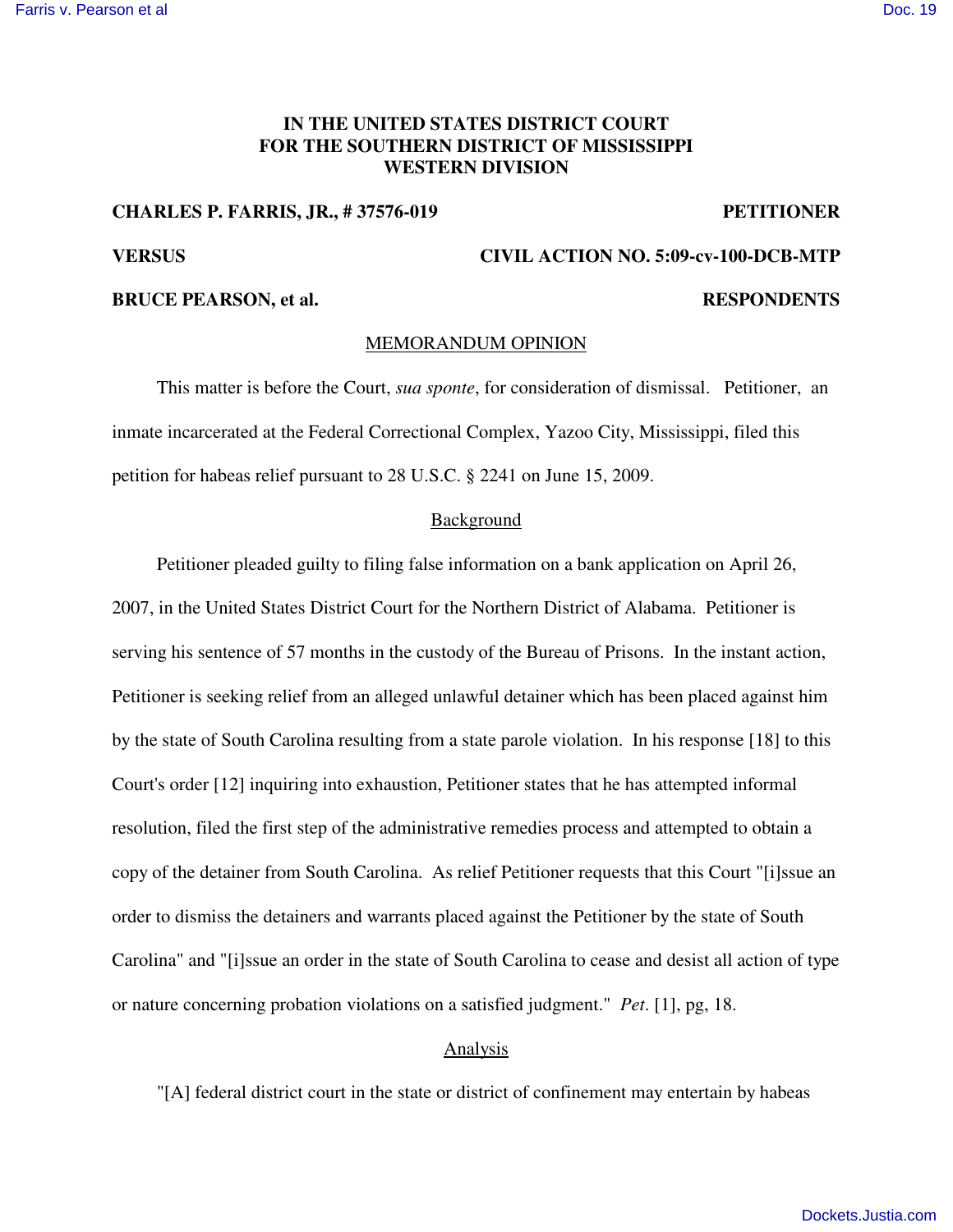corpus a prisoner's challenge to the adverse effects on the conditions of his confinement resulting from the filing of a foreign detainer." *Norris v. State of Georgia*, 522 F.2d 1006, 1010 (4th Cir.1975) (citing *Nelson v. George*, 399 U.S. 224 (1970)). *See also McEachern v. Henderson*, 485 F.2d 694 (5th Cir.1973)). For example, if a petitioner was arguing denial of participation in educational programs within the Bureau of Prisons because of the detainer that is lodged against him, then that petitioner could seek relief through § 2241 in this Court.

The instant claim before this Court does not involve the effect the South Carolina detainer has had on the Petitioner's custody but consists of allegations regarding the legality of the detainer itself. <sup>1</sup> This claim must be pursued within the Interstate Agreement of Detainers administrative procedures, the South Carolina state courts and the Alabama federal courts. *See Dickerson v. State of Louisiana*, 816 F.2d 220, 225 (5th Cir. 1987); *Watson v. State of Alabama*, 841 F.2d 1074 (11th Cir.), *cert. denied*, 488 U.S. 864 (1988). As stated above, the only claims regarding the detainer lodged against the Petitioner that this Court has jurisdiction to entertain have not been presented in the instant petition.

### Conclusion

This Court does not have jurisdiction over the legality of a state law detainer. Based on the foregoing, this petition does not establish a violation of Petitioner's constitutional rights regarding the execution of his federal sentence, therefore, the Petitioner is not entitled to habeas relief from this Court pursuant to 28 U.S.C. § 2241 and the instant action shall be dismissed with

 $1$  In response [8] to this Court's order [7], Petitioner stated that the only way his current custody is being effected by the detainer is that he "cannot serve his custody 'out' as he should, but is confined to 'in custody' due to the illegal detainer." *Resp.* [8], p. 4. This does not qualify as having an effect on Petitioner's incarceration for purposes of jurisdiction to hear this case as Petitioner's assertions revolve around the legality of the detainer placed on him by South Carolina.